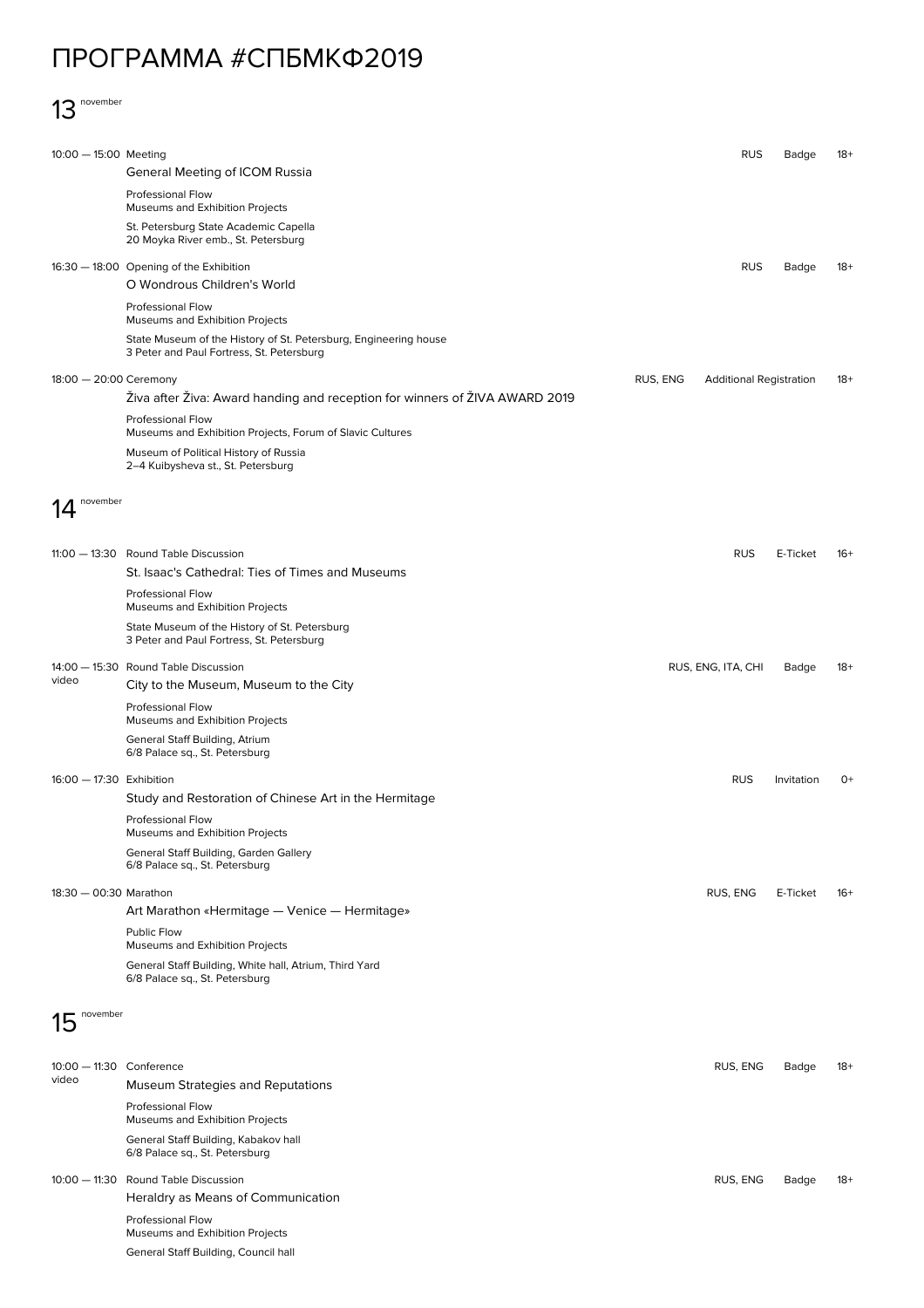|                                   | 6/8 Palace sq., St. Petersburg                                                                                                                    |            |                 |          |
|-----------------------------------|---------------------------------------------------------------------------------------------------------------------------------------------------|------------|-----------------|----------|
|                                   | 12:00 - 14:00 Panel Discussion<br>Museums in Megalopolises: Mission and Challenges                                                                | RUS, ENG   | Badge           | $18+$    |
|                                   | Professional Flow<br>Museums and Exhibition Projects                                                                                              |            |                 |          |
|                                   | State Museum of the History of Religion<br>14 Pochtamtskaya st., St. Petersburg                                                                   |            |                 |          |
| 12:30 - 19:30 Conference          |                                                                                                                                                   |            |                 | RUS, ENG |
|                                   | MUSEUM STRATEGIES AND REPUTATIONS<br><b>Professional Flow</b>                                                                                     |            |                 |          |
|                                   | Museums and Exhibition Projects<br>Peter the Great Museum of Anthropology and Ethnography (the Kunstkamera)                                       |            |                 |          |
| 14:00 - 15:30 Exhibition          | 3 Universitetskaya emb., St. Petersburg                                                                                                           | RUS, ENG   | Invitation      | $18+$    |
|                                   | Portraits of the Portuguese Royal Family for the Chesme Palace                                                                                    |            |                 |          |
|                                   | <b>Professional Flow</b><br>Museums and Exhibition Projects                                                                                       |            |                 |          |
|                                   | State Hermitage Museum<br>2 Palace sq., St. Petersburg                                                                                            |            |                 |          |
| video                             | 14:30 - 16:00 Panel Discussion<br>Museum universities: development and implementation of pioneering youth educational strategies                  | RUS, ENG   | Badge           | $18+$    |
|                                   | Professional Flow<br>Museums and Exhibition Projects                                                                                              |            |                 |          |
|                                   | General Staff Building, Kabakov hall<br>6/8 Palace sq., St. Petersburg                                                                            |            |                 |          |
| video                             | 16:30 - 18:00 Round Table Discussion<br>Safety of Museums                                                                                         | RUS, ENG   | Badge           | $18+$    |
|                                   | Professional Flow<br>Museums and Exhibition Projects                                                                                              |            |                 |          |
|                                   | General Staff Building, Red hall<br>6/8 Palace sq., St. Petersburg                                                                                |            |                 |          |
| november                          |                                                                                                                                                   |            |                 |          |
| Ih                                |                                                                                                                                                   |            |                 |          |
| 10:00 - 11:30 Conference<br>video | Rights of Museums - Roerich Pact and the Likhachev Declaration of Cultural Rights                                                                 | RUS, ENG   | Badge           | -18      |
|                                   | <b>Professional Flow</b><br>Museums and Exhibition Projects                                                                                       |            |                 |          |
|                                   | General Staff Building, Kabakov hall<br>6/8 Palace sq., St. Petersburg                                                                            |            |                 |          |
| 10:00 - 19:00 Conference          | Museum Strategies and Reputations                                                                                                                 | RUS, ENG   | Badge           | $18+$    |
|                                   | <b>Professional Flow</b><br>Museums and Exhibition Projects                                                                                       |            |                 |          |
|                                   | Peter the Great Museum of Anthropology and Ethnography (the Kunstkamera)<br>3 Universitetskaya emb., St. Petersburg                               |            |                 |          |
| video                             | 12:00 - 13:30 Round Table Discussion                                                                                                              | RUS, ENG   | Badge, E-Ticket | 18+      |
|                                   | Church and Museum<br>Professional Flow, Public Flow                                                                                               |            |                 |          |
|                                   | Museums and Exhibition Projects<br>General Staff Building, Blue hall<br>6/8 Palace sq., St. Petersburg                                            |            |                 |          |
| 14:00 - 15:30 Exhibition          |                                                                                                                                                   | <b>RUS</b> | Invitation      | $O+$     |
|                                   | Sandro Botticelli. "Madonna della Loggia." From the Uffizi Gallery, Florence. From the series "Masterpieces of World Museums in<br>the Hermitage" |            |                 |          |
|                                   | Professional Flow<br>Museums and Exhibition Projects                                                                                              |            |                 |          |
|                                   | State Hermitage Museum, Leonardo hall<br>2 Palace sq., St. Petersburg                                                                             |            |                 |          |
| 18:30 - 19:30 Presentation        | Presentation of the book "1918–2018: a century of history at the Berg mansion"                                                                    | RUS, ITA   | Invitation      | $18+$    |
|                                   | Professional Flow<br>Museums and Exhibition Projects                                                                                              |            |                 |          |
|                                   | State Hermitage Museum, Large Italian Skylight hall                                                                                               |            |                 |          |